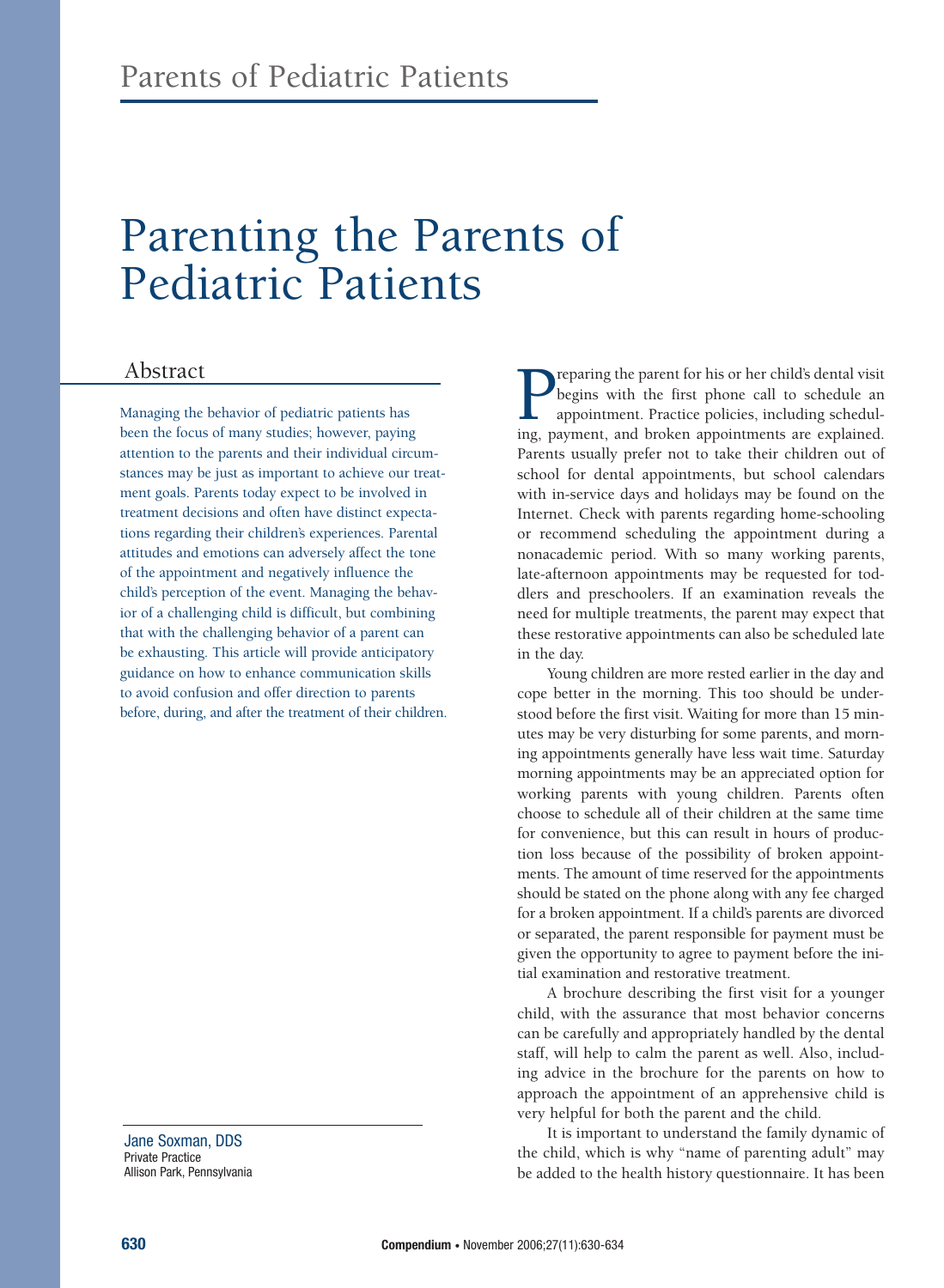my experience that grandparents functioning as parents, same-sex partners, live-in boyfriends and girlfriends, and guardians are commonly referred to as the parent by the child. When addressing a child's mother, keep in mind that women sometimes keep their maiden name after marrying. Refer to the ex-husband or ex-wife as Mr, Ms, or the child's dad or mom. The actual relationship must be determined before any treatment may be performed to obtain legal consent.

#### **Understanding the Parent's Background**

Because of our society's socioeconomic and cultural diversity, understanding cultural influences is necessary when directing our goals and expectations regarding treatment. Oral health behaviors and dietary practices vary among cultural communities, and effective intervention is not possible without understanding the cultural norms. For example, if there is not enough money for food and shelter, routine dental care cannot occur, and preventive care would be impossible to understand when living day-to-day is such a challenge. For families such as these, the need for dental intervention is determined only when there is pain. A study of emergency visits for dental caries-related pain found that single-parent families accounted for  $66%$  of the children seen.<sup>1</sup>

Horn and colleagues suggest that assessment of disciplinary techniques may be a wise addition to the health history because socioeconomic status should not be used to predict disciplinary practices.<sup>2</sup> Other family practices are important too. In some families, the mother is an adolescent, and the grandmother may direct feeding practices. Prolonged bottle feeding may occur in some cultures, such as Native American, because it symbolizes infancy, and the role as a mother is an important aspect of female identity. <sup>3</sup> Severe decay in these children is considered to be normal, affecting all children.<sup>3</sup> Latinos also have high caries rates possibly from prolonged bottle feeding and adding sugar to cow's milk, and prolonged bottle feeding for Vietnamese children occurs because the formula is considered to be a good source of nutrition.<sup>3</sup>

To obtain this kind of background information, Nelson recommended strategies such as asking parents open-ended questions and stressing to them that the dentist and family will work as a team to provide the best possible care for the child. She recommends assessing comprehension by frequently saying, "So that I can make sure that I am explaining this well, please tell me what your understanding is about your child's dental needs and the treatment we're considering today." She also suggests asking the parent, "How can we support your needs and practices while preserving your child's teeth?"4

A consultation permits 2-way communication with the parent. Relying on the traditional methods for health education has been shown to fail for the parents of highrisk children.<sup>5</sup> At least 2 appointments of brief counseling and 1 or more follow-up telephone call has resulted in significant reduction in caries.<sup>6</sup> The ability of the educator to accept the beliefs and lifestyles of the parent is one of the most influential factors in the success of the consultation.<sup>6</sup>

The parent's personality that seems different from the norm may be the result of other circumstances. He or she may harbor a strong sense of fear regarding dental treatment, finances may be limited, or perhaps the parent is overloaded with other problems. If a child has been referred for treatment because of his or her behavior or failed attempts at treatment, the parent may be frustrated with the child. It has been my experience that extensive caries may create a feeling of guilt that is misconstrued as anger toward the practice, or the parent may be mistrustful and demanding. In this case, a pretreatment consultation is required so that every question can be answered, adequately informed consent can be acquired, and the most effective treatment style can be explained to the parent.

Because of our society's socioeconomic and cultural diversity, understanding cultural influences is necessary when directing our goals and expectations regarding treatment.

#### **Pretreatment Consultation**

For a cooperative child, pretreatment consultation may require only a few minutes, but for a child with multiple restorative needs or with behavior guidance needs, more time will be necessary. The parent who will accompany the child for each visit should be present, if both parents are not available. A separate appointment is not required, and a well-trained assistant can lead this discussion. Areas covered should be noted in the chart for documentation and future reference. The time spent with this communication will avoid confusion, mistrust, and, in the worst case scenario, a law suit.

The need for morning appointments to perform longer procedures or for behavior management is explained. If the child had difficulty during a previous visit with another dentist, the parent may be asked what he or she believes went wrong. Questions may be as follows: Were you present while the treatment was being performed? How did that help or not help? Do you know exactly what the problem was?

The parent's response may provide a better idea regarding who or what was actually responsible for the child's reaction to treatment, determining whether the parent or child requires more behavior guidance. The final question may be, "How do you think your child will behave for treatment now?" This may be the optimal time to discuss the limitations that uncooperative behavior places on the quality of care that can be provided and to discuss your own management technique or style.

Ask the parent about his or her expectations of the child's ability to cooperate and discuss the reality of these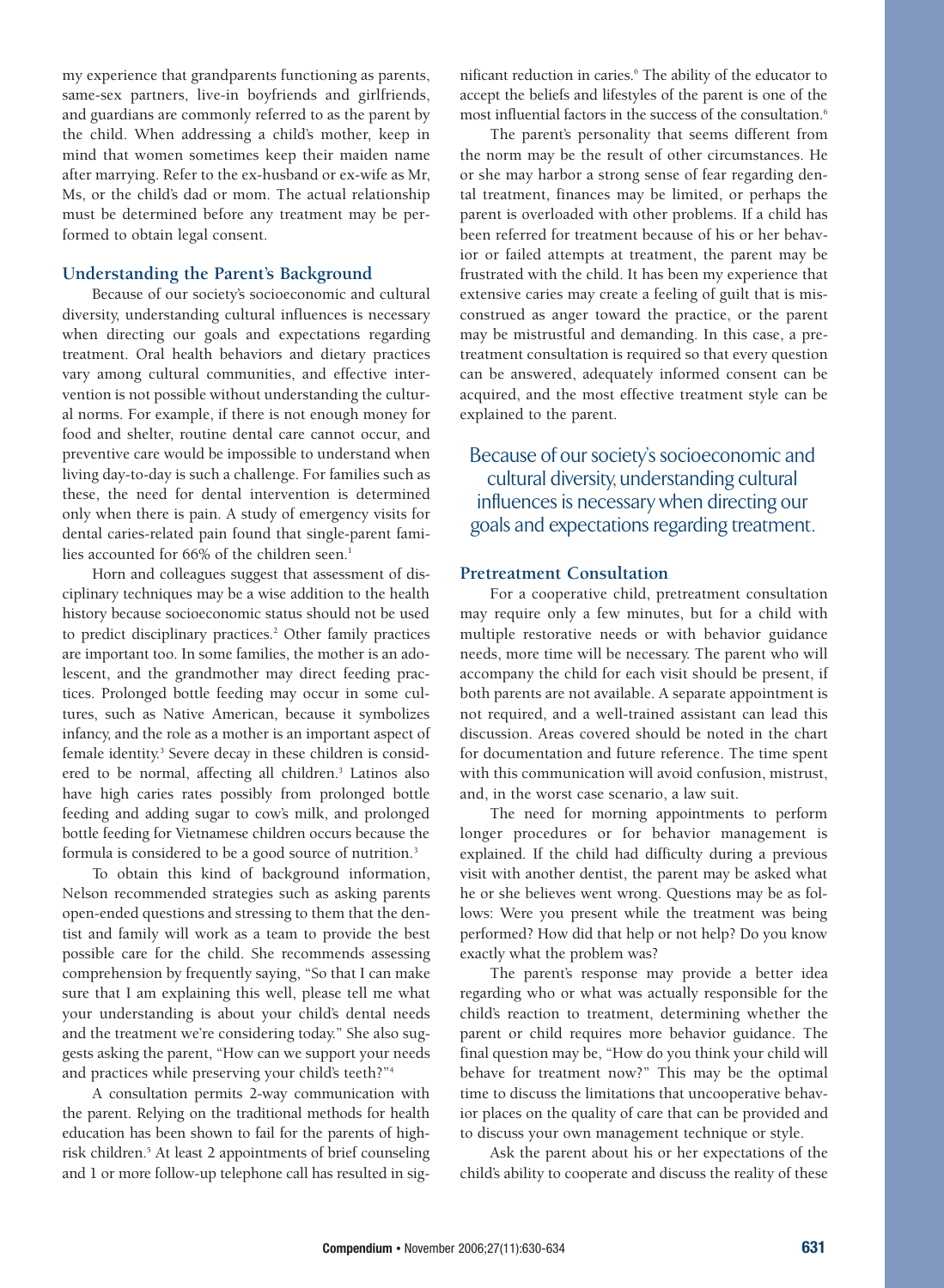expectations. The parent's perception of the child's temperament is a good indicator of how the parent will respond if the child is uncooperative during treatment. A check-list format may be used with descriptive words (eg, cooperative, strong-willed, defiant, becomes hysterical easily, fearful, and afraid or cautious with new experiences).The influence of in-born traits because of temperament may be noted by the dentist or assistant, which may result in a more honest response from the parent regarding the child's personality. If the child's behavior during the initial examination is stubborn and defiant, but the parent believes that he or she is "just afraid because all children are afraid of the dentist," treatment will be difficult and may require sedation. However, parents who have a realistic response may be a relief for the dentist and staff. This parent can be informed that he or she, along with the dentist and the staff, will work together as a team to achieve the objective of treating the child. I have noted that a parent who is "sitting on the fence" regarding the desire to have the treatment completed, is a parent who can be easily influenced by the child's well-rehearsed skill of manipulation.

The dialogue between the parent and the child before the appointment should be discussed. I have found that the less said to the child before the treatment usually results in a better outcome. Tell the parent that most procedures are performed with the Tell-Show-Do approach. The procedure is described with age-appropriate terms. The instruments and materials to be used for the procedure are shown to the child using a DVD, another child as a model, or a stuffed animal. Finally, the procedure is performed.

Specific methods for managing the behavior of a more challenging child are discussed later when informed consent is obtained. Warn parents to be cautious with their choice of words: "You *get* to come back to see the nice dentist," instead of "You *have* to come back here." Bribes should not be offered nor statements regarding the need to be brave. For apprehensive children, parents should sit closely beside the child, reading a story before the appointment. This seems to calm the children more effectively than free play.

Local anesthesia and its anticipated use should be included in the pretreatment consultation. The dentist or assistant should forewarn the parent that the sensation caused by the local anesthesia may be more upsetting to a young child than the actual injection. Our practice tells parents to refer to the numb feeling as "fat and fuzzy" rather than "frozen."

Sometimes the need for local anesthesia is not initially planned, but if appointments are missed or the decay progresses rapidly, an injection may be necessary. Parents should not tell the child that he or she is not getting a shot because the plan could change. If a child is very apprehensive, senses are heightened, and local anesthesia may be indicated to assure that pain is not the reason for deteriorating behavior. Parents often think that lack of local anesthesia was the main reason for the child's inability to previously cooperate. Whether or not this is an accurate assumption, the use of local anesthesia in an uncooperative child is probably a better plan for both the parent and the child. A tearful response to the injection is much more acceptable to a parent than a tearful response perceived to be caused by the procedure. Finally, fear of the injection may create a serious obstacle to begin treatment. The injection should not be discussed by the parent before the restorative appointment.

Tell the parents that your objective is to restore the teeth, but the child's behavior may limit your ability to complete the procedure or perform ideal dentistry. The block of time reserved on the schedule should be noted, along with the fee for this reserved time if the treatment cannot be accomplished because of the child's behavior. Inform the parent that the procedure could be at a point where immediate cessation would not be possible, but that every effort would be made to discontinue treatment as soon as possible if the child becomes hysterical or combative.

## The time spent with this communication will avoid confusion, mistrust, and, in the worst case scenario, a law suit.

Parental anxiety may transfer to the child. Apprehensive parents should be informed of the effect of their body language and facial expressions. Preschool children are a few years past the nonverbal stage of their lives, and these silent cues are readily interpreted. Maternal anxiety is especially influential.<sup>7</sup> Most parents know who would be the better parent regarding the comfort level with dentistry. Parents of children with low dental fear are more likely to consider themselves as more contributory and as having the ability to influence the child's reaction. Whereas parents of children with high dental fear attributed the fear to factors beyond their control and felt powerless in helping their child to overcome the fear.8 It has been my experience that parents' anxiety regarding treatment may be alleviated by observing a similar procedure being performed on a younger child who is cooperative. Inform parents of children who require behavior guidance that generally behavior improves with each visit and that ultimately these fearful children are extremely relaxed patients.

In most cases, a child who requires behavior guidance should be brought to each appointment by the same parent. As the parent becomes more familiar and comfortable, so does the child. With each appointment, a rapport is developed among the dentist, parent, staff, and child. When a different parent accompanies the child for treatment, a new relationship must be established and the behavioral guidance initially tailored for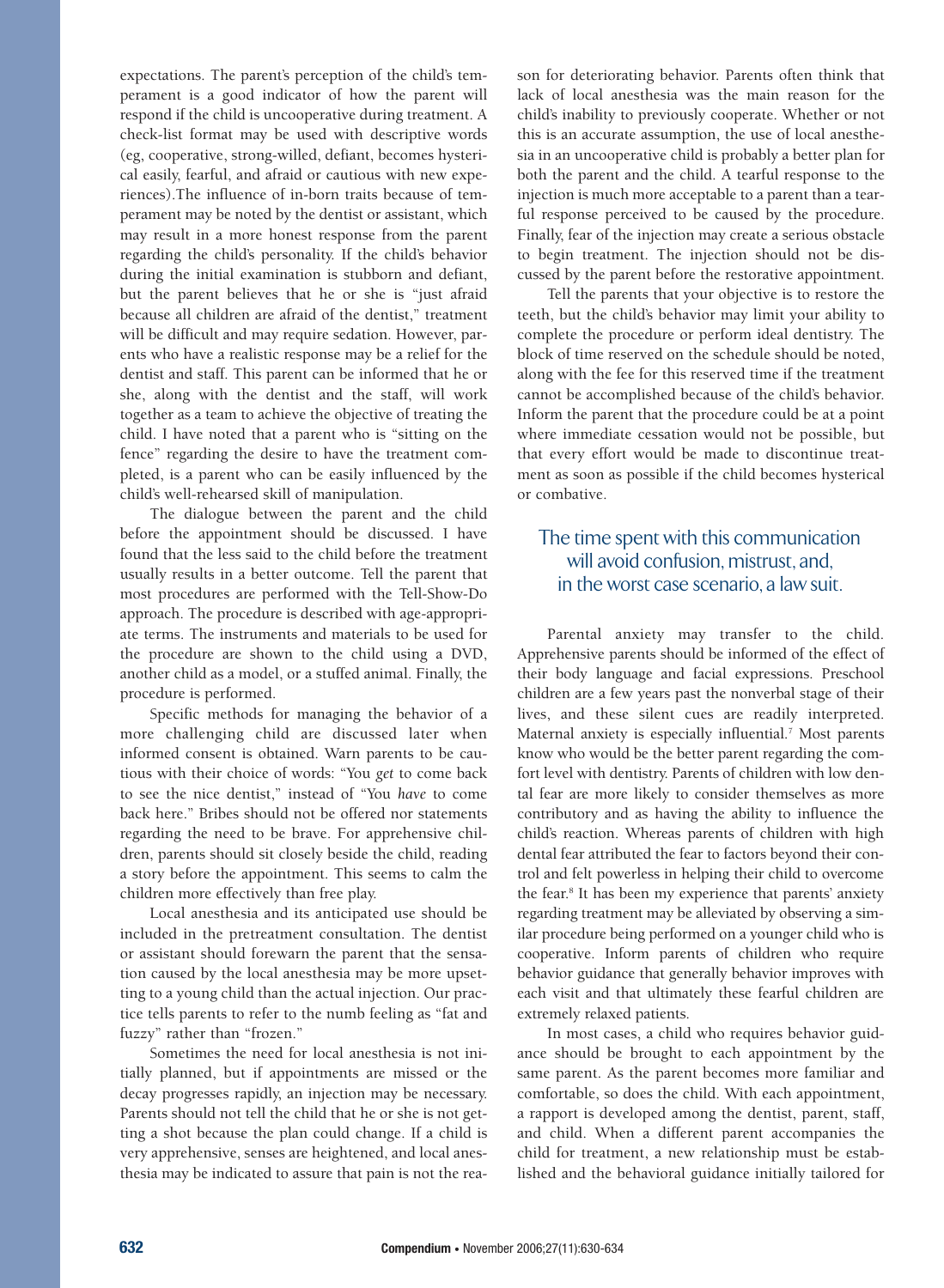the parent and child may require modification in accordance with the presiding parent's philosophy.

#### **Informed Consent**

Informed consent may require repeated explanation. A study examined parents' knowledge of proposed treatment 2 weeks after informed consent was obtained. On the day of the treatment, 40% of the parents could not accurately answer questions regarding some significant aspect of their child's treatment.<sup>9</sup> Besides a verbal explanation, photographs, models, a prototype of the appliance to be used, and brochures may be helpful to provide supplemental information. CAESY Pediatrics<sup>a</sup> provides an entertaining and informative presentation on DVD for most procedures and other topics related to the child's care.

## Parents often think that lack of local anesthesia was the main reason for the child's inability to previously cooperate.

Grandparents and caregivers cannot give consent for treatment. In the case of divorce, informing both parents of the treatment needs is recommended, particularly the parent who is responsible for payment. The laws regarding custody of young children vary, and advice from a local attorney may be necessary to determine the laws within the jurisdiction. An ethical dilemma regarding treatment could become a legal dilemma if treatment is provided without consent of the custodial parent. If a parent has visitation rights only, he or she may not be able to make treatment decisions.10 If the parent does not speak English, consent cannot be obtained using a minor as an interpreter. Document the conversation and all of the areas covered in the chart.

#### **Behavior Management**

In a survey of diplomates of the American Board of Pediatric Dentistry, almost 9 out of 10 concluded that they are observing negative changes in parenting styles, and these changes have adversely influenced their pediatric patients' behavior. Respondents ranked the reasons for this change from highest to lowest: parents are less willing to set limits, less willing to use physical discipline, unsure of their roles as parents, too busy to spend time with their children, and too self-absorbed or materialistic. The consequence is that behavior management techniques have become less assertive. The reasons for this shift in management technique may be the result of a defensive response to avoid the backlash of this more involved, protective parent or to use methods that may more effectively control behavior in order to accomplish treatment goals.<sup>11</sup>

Parents may not be familiar with the methods used for behavior management. If the need for behavior management is deemed a possibility, the methods used by the practice should be discussed before the restorative appointment. The techniques may include voice control, hand-over-mouth, restraint, or pharmacological modalities. Sedation or general anesthesia may be preferred to physical restraint.<sup>12</sup> Strong avoidance or combative behavior will create limitations for treatment that may be harmful or affect the quality of the dentistry. The dentist may assist the parent in making the appropriate decision depending on the child's age, medical status, extent of treatment to be performed, and the child's ability to cooperate.

By having this discussion before treatment, you also offer the parents the option to decide in an uncharged atmosphere whether these management techniques are agreeable with their own parenting philosophies. The parent who was present for the discussion and demonstration of the possible or planned behavior management should accompany the child for treatment. Parents, and often the parents of the same child, have very different opinions regarding the use of behavior management.<sup>13</sup> Some parents find voice control to be too upsetting. If the parent appears to be reluctant to permit the dentist's methods for behavior management, the dentist may suggest that another practice's treatment style may be more suitable.

#### **Parental Presence for Treatment**

Parents generally accompany their young children for pediatric meical examinations, so it follows that they would expect to do the same in dental practices. Some want first-hand information, some believe that the child wants them present, and some believe that the dentist cannot manage their child's behavior without their assistance. Also, there are the parents who prefer not to be present for treatment. Ultimately, parental presence for treatment is determined by each practice's philosophy and the circumstance that ensures optimal care for the child.

The first visit should be not only to meet the child, but also to develop a rapport with the parent. If both parents come for the first visit, inform them that only 1 parent should accompany the child for restorative appointments to avoid the child misinterpreting the seriousness of the next visit. If both parents prefer to accompany the child, only 1 may be present in the operatory for treatment. Parents may begin a conversation or argue during the procedure, creating a distraction.

Toddlers and preschoolers see parents as having a protective power in a new or threatening environment. The child's temperament and emotional health will determine the ability to separate from the parent. The separation is facilitated if the parent understands that by age 5 and for most 4-year-olds, the ability to separate is a normal milestone in development.<sup>14</sup> Parental trust enforces the child's trust and empowers the child. The unspoken message to the child is that the parent trusts the dentist, there is nothing to worry about, and that the child is capable.

a CAESY Education Systems From Patterson, Vancouver, WA 98683; (800) 685-2599